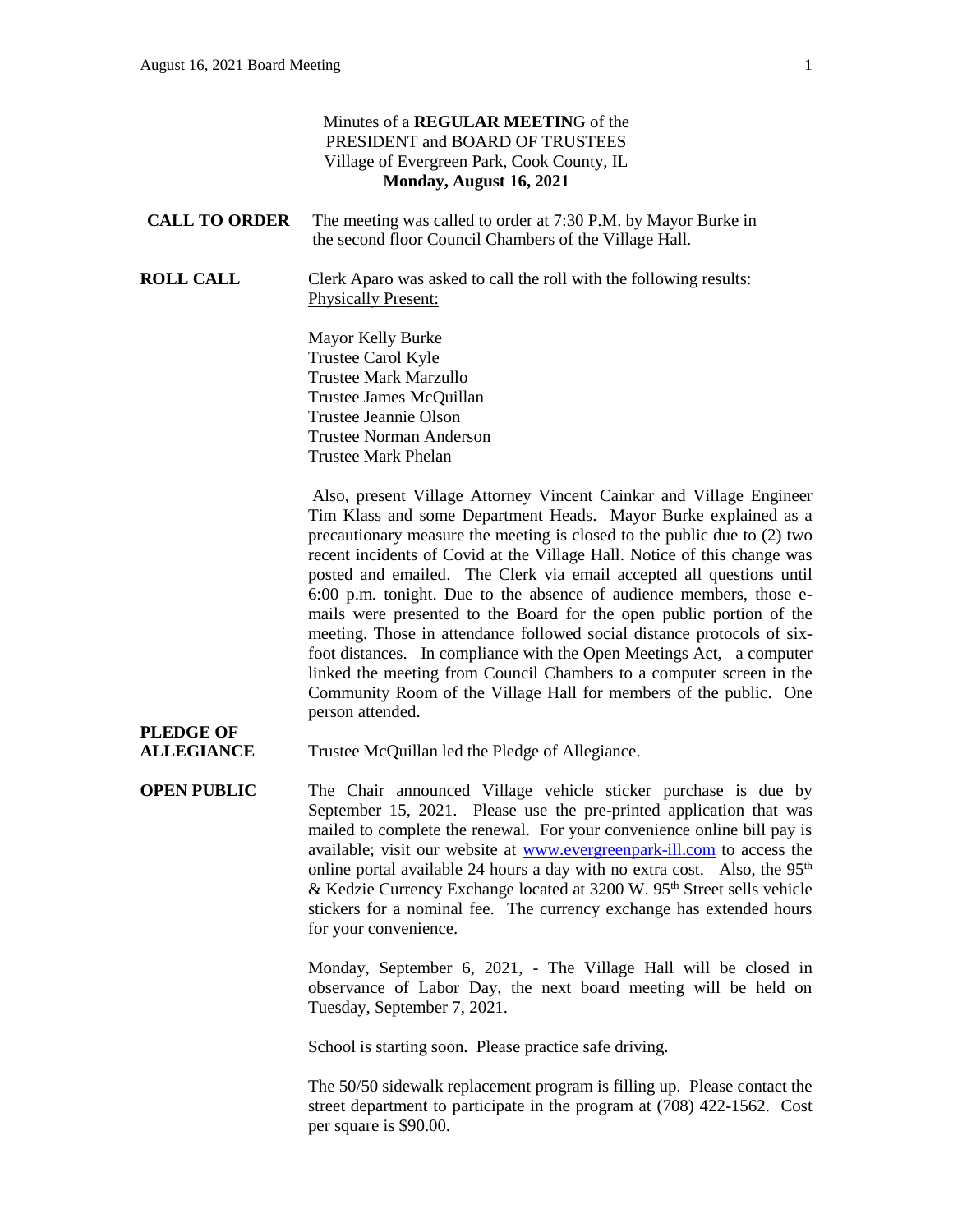The fall book for Recreation Department programs / activities is available on our website [www.evergreenpark-ill.com.](http://www.evergreenpark-ill.com/)

The Chair extended condolences to the family of slain Chicago Police Officer Ella French and to her partner Chicago Police Officer Carlos Yanez, Jr as he recovers from life threatening gunshot wounds. The Chair stated she attended a very moving prayer service this morning with over 500 Police personnel honoring Officers French and Yanez.

The Chair received commendations From Police Chief Saunders for EPPD Officer Bavone who gave stabilizing lifesaving aid and CPR to an unconscious driver until the EP Fire Department arrived. Also, commendations to the Evergreen Park Police Department for their quick response and the safe return home of a senior citizen with cancer and dementia. The Chair continued commendations to the EPPD for their timely apprehension of armed robbery suspects.

Congratulations to Lt. Ed Dunne, EPFD as recipient of the 2020 State Fire Marshall Prevention and Life Safety Award to be awarded in Springfield, IL on September 10, 2021. Ed has been a member of our Fire Department since 1986.

Congratulations to the EP Girls Softball League – 14U finished second place in the Junior League Tournament and the 16U took home the Illinois Senior League State Title for the 2nd year in a row.

Saturday, August 21, 2021, "TYPE IN" event at the Senior Center, 9547 S. Homan Avenue from Noon – 4pm. EP Information Officer, Glenn Pniewski is hosting the meet and greet for typewriter users, fans and collectors.

Sunday, August 22, 2021, 6 pm – Free summer concert at Circle Park featuring Rick Lindy and the Wild Ones Band.

Tuesday, August 24, 2021 from 5:30-7:00 pm - School District 124 is hosting its annual Back to School Bash at Central Middle School 9400 S. Sawyer.

Saturday, August 28, 2021 from 9 am  $-11$  am  $-$  Recycling Event at Worth Township, 11601 S. Pulaski Rd. Items accepted include medicine, document shredding & electronics. For more information, call Worth Township 708-371- 2900.

Thursday, September 2, 2021 from 10 am to Noon at the Farmers Market Yukich Field The State of Illinois Department of Public Health is offering Johnson and Johnson vaccines at no cost.

Monday, September 6, 2021, at 5 pm – Free concert by Rich Daniels and the City Lights Orchestra will perform at the 50-Acre Park, followed by fireworks at dusk (approximately 8:15 pm).

Saturday, September 11, 2021 at 2 pm Yukich Field– Memories to Go Event – Village wide garage sale.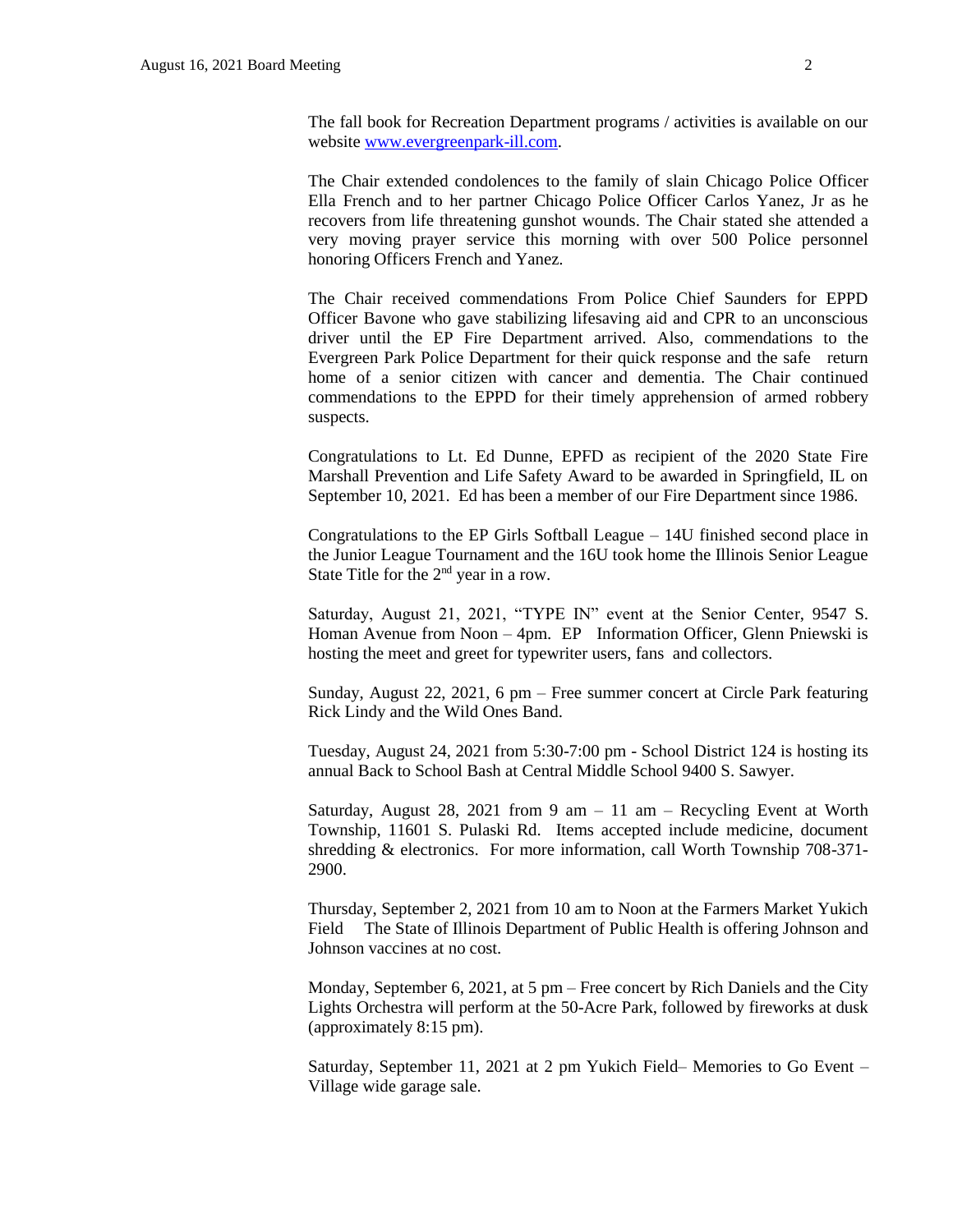Saturday, September 11, 2021 at 10 am – Meet and Greet with Mayor Burke @ Kennedy Park. Display boards for park renovation will be available.

Saturday, September 11, 2021 at 5:00 pm – Most Holy Redeemer BBQ Bash.

Trustee Anderson reminded everyone to slow down and be aware of the many children on side streets due to the reopening of the school year.

Trustee Phelan commended the Evergreen Park Police and the Tactical Unit for their assistance during the giant crowds attending Most Holy Redeemer Carnival. He thanked Police Chief Saunders and specifically Officer Lovejoy and Officer Coffey for their professionalism.

# **OPEN PUBLIC**

**AUDIENCE** The Chair read (4) four emails received by the Clerk for tonight's open public portion of the Board meeting. The Public comments were taken in the order received by the Clerk.

> The first was from Ms. A. Smith regarding a previous leak and mold issue she had reported to the Village and now subsequent retaliation from her apartment building owner. The Chair will follow up on this tomorrow with the appropriate Village Departments.

> Ms. Nancy Westman questioned what is the Village policy on noncompliant homes that disregard property code violations. The Chair will follow up and get exact addresses to forward to the Inspection Department.

> Mr. Bob Israel questioned why he has not heard back from the construction company at the new Chili's.

> Roxanna Nix questioned the Village's policy regarding residential pool rentals and submitted a video. The Chair will forward to the Village attorney for a response.

## **REGULAR**

**AGENDA** Motion by Trustee Kyle second by Trustee Phelan to waive the reading of the minutes of the July 19, 2021 Regular Meeting by the President and Board of Trustees and approved as presented. Upon roll call, voting YES: Trustees Kyle, Marzullo, McQuillan, Olson, Anderson, and Phelan; voting NO: NONE. The motion was passed and so ordered by the Chair.

## **RESOLUTION NO. 19-2021 &**

**RES. NO. 20-2021** Motion by Trustee McQuillan second by Trustee Phelan, to approve **Resolution NO. 19-2021** with expenditures of the General Corporate Fund of \$ 648,554.30 and the Water Management Fund in the amount of \$347,160.86 and the 95<sup>th</sup> Street TIF Fund \$21,760.73 and the Capital Improvement Fund, \$ 10,200.00 and Street Bond Fund \$ 13,060.00 and the Self Insurance Fund \$ 6,483.94 for a total of \$1,047,219.83 and to approve **Resolution NO. 20-2021** with expenditures of the General Corporate Fund of \$ 429,668.00 and the Water Management Fund \$ 54,388.48 and the  $95<sup>th</sup>$  Street TIF Fund, \$ 6,669.00 and Street Bond Fund, \$140.00 for a total of \$ 490,865.48. Upon roll call, voting YES: Trustees Marzullo, McQuillan, Olson, Anderson, Phelan and Kyle; voting NO: NONE. The motion was passed and so ordered by the Chair.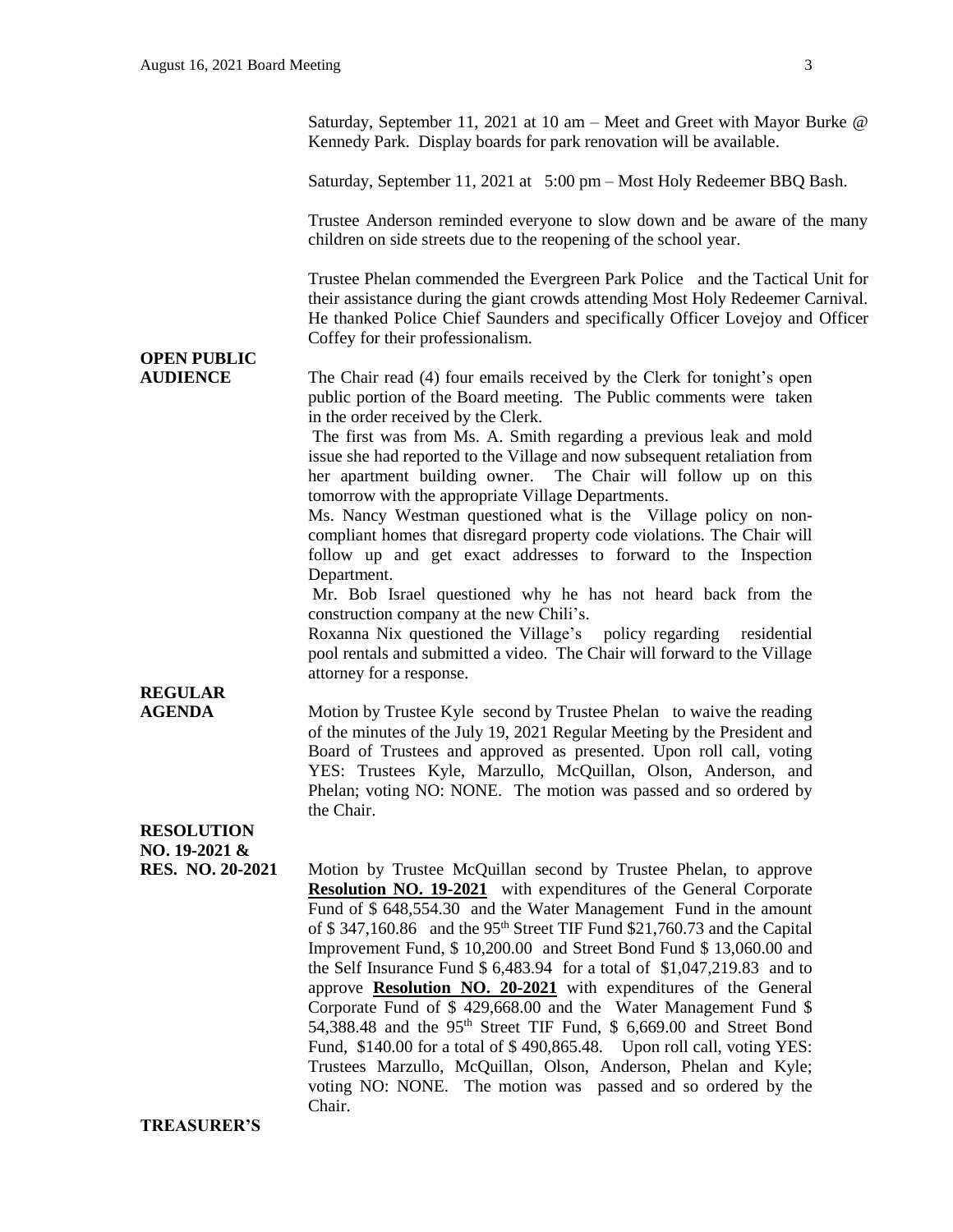| <b>REPORT</b>                   |                                                                                                                                                                                                                                                                                                                                                                                                                                                                                                                         |
|---------------------------------|-------------------------------------------------------------------------------------------------------------------------------------------------------------------------------------------------------------------------------------------------------------------------------------------------------------------------------------------------------------------------------------------------------------------------------------------------------------------------------------------------------------------------|
| <b>JULY 2021</b>                | Motion by Trustee Marzullo second by Trustee Anderson to approve<br>the Treasurer's Report in the amount of \$ 6,697,573.35 in the General<br>Fund and \$5,435,269.18 in the Water Management Fund for July 31,<br>2021 for information and file. The motion was passed by unanimous<br>voice vote and so ordered by the Chair.                                                                                                                                                                                         |
| <b>BUSINESS</b>                 |                                                                                                                                                                                                                                                                                                                                                                                                                                                                                                                         |
| <b>CERTIFICATES</b>             | Motion by Trustee McQuillan second by Trustee Anderson to approve<br>the business license regulation certificate for LAW OFFICES OF<br><b>JENNY CRUZ PEDROZA, LLC</b> to conduct a law office /estate<br>planning & probate located at 3613 W. 95TH Street. Upon roll call, voting<br>YES: Trustees McQuillan, Olson, Anderson, Phelan, Kyle and Marzullo;<br>voting NO: NONE. The motion was passed and so ordered by the<br>Chair.                                                                                    |
|                                 | Motion by Trustee Phelan second by Trustee Kyle to approve the<br>business license regulation certificates for <b>UNDER THE INFLUENCE-</b><br>to conduct body sculpting salon and retail sales of wigs and braids<br>located at 3317 West 95 <sup>th</sup> Street. Upon roll call, voting YES: Trustees<br>Olson, Anderson, Phelan, Kyle, Marzullo and McQuillan; voting NO:<br>None. The motion was passed and so ordered by the Chair.                                                                                |
|                                 | Motion by Trustee Kyle second by Trustee Anderson to approve the<br>business license regulation certificate for <b>INTERNATIONAL CARS</b> ,<br><b>LLC D/B/A INTERNATIONAL SUBARU</b> to operate an automotive<br>located at 3101 West $95th$ Street. Former location of $5/3rd$<br>dealership<br>Upon roll call, voting YES: Trustees Anderson, Phelan, Kyle,<br>Bank.<br>Marzullo, McQuillan and Olson; voting NO: NONE.                                                                                               |
| <b>ORDINANCE</b><br>NO. 12-2021 | Motion by Trustee Marzullo second by Trustee McQuillan to approve<br><b>ORDINANCE NO. 12-2021,"AN ORDINANCE OF THE VILLAGE</b><br>OF EVERGREEN PARK APPROVING A REAL ESTATE SALE<br><b>CONTRACT FOR THE SALE OF THE PROPERTY LOCATED</b><br>AT THE REAR OF 3260 WEST 98TH STREET, EVERGREEN<br>PARK, ILLINOIS." The Chair explained this is the parcel behind the<br>parsonage to be sold to the couple who live adjacent to it for \$5,500.<br>Upon roll call, voting YES: Trustees Phelan, Kyle, Marzullo, McQuillan, |
|                                 | Olson and Anderson; voting NO: NONE.                                                                                                                                                                                                                                                                                                                                                                                                                                                                                    |
| <b>ORDINANCE</b><br>NO. 13-2021 | Motion by Trustee Kyle second by Trustee Phelan to approve<br><b>ORDINANCE NO. 13-2021 "AN ORDINANCE APPROVING THE</b><br>RESUBDIVISION OF LOT 1 IN 98TH STREET SUBDIVISION OF<br>THE PROPERTY LOCATED AT 3240 W. 98TH STREET,<br>EVERGREEN PARK, ILLINOIS." Upon roll call voting YES:<br>Kyle, Marzullo, McQuillan, Olson, Anderson and Phelan;<br>Trustees<br>voting NO: NONE. The Motion was passed and so ordered by the Chair.                                                                                    |
| <b>ORDINANCE</b>                |                                                                                                                                                                                                                                                                                                                                                                                                                                                                                                                         |
| NO. 14-2021                     | Motion by Trustee Phelan second by Trustee Anderson to approve<br><b>ORDINANCE NO. 14-2021 "AN ORDINANCE AMENDING</b><br><b>CHAPTER 11, LICENSES, TAXATION AND MISCELLANEOUS</b>                                                                                                                                                                                                                                                                                                                                        |
|                                 | BUSINESS REGULATIONS, BY CHANGING SECTION 11-611,                                                                                                                                                                                                                                                                                                                                                                                                                                                                       |
|                                 | GAMING ESTABLISHMENT FEE,<br><b>VIDEO</b><br>OF<br>THE                                                                                                                                                                                                                                                                                                                                                                                                                                                                  |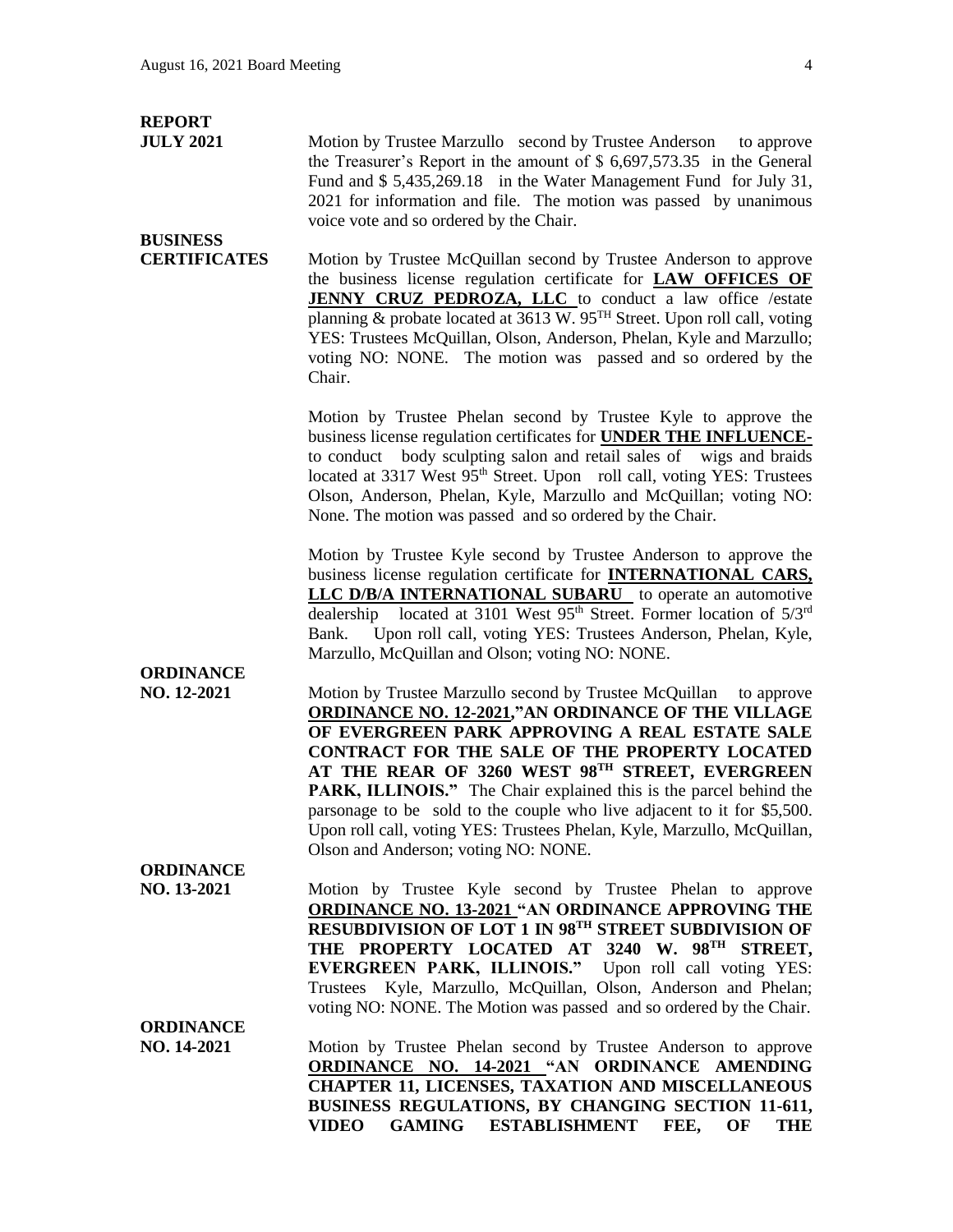**EVERGREEN PARK MUNICIPAL CODE."** The Chair stated this recent change in the State of Illinois law allows gaming establishments to share licensing costs with the machine owners/vendors. Upon roll call voting YES: Trustees Marzullo, McQuillan, Olson, Anderson, Phelan and Kyle; voting NO: NONE. The Motion was passed and so ordered by the Chair.

**STOP SIGN 9700 RIDGEWAY** Motion by Trustee Anderson second by Trustee Marzullo to approve the request from the residents of the 9700 Block of Ridgeway to make 9700 Ridgeway a (4) four way stop. Mrs. Prendergast from the 9700 Block of Ridgeway submitted a petition signed by forty-two (42) neighbors to install (2) two more signs. Upon roll call voting YES: Trustees McQuillan, Olson, Anderson, Phelan, Kyle and Marzullo; voting NO: NONE. The Motion was passed and so ordered by the Chair.

#### **EPPD PROMOTION**

**SGT. BIELANSKI** Motion by Trustee Anderson second by Trustee Phelan to approve Police Chief Saunders request to promote Officer Piotr Bielanski to the position of Sergeant. Upon roll call voting YES: Trustees Olson, Anderson, Phelan, Kyle, Marzullo and McQuillan; voting NO: NONE. The Motion was passed and so ordered by the Chair.

**QUEEN OF MARTRYS**

**FEST** Motion by Trustee McQuillan second by Trustee Olson to approve the request from Queen of Martyrs to hold their annual Martyr-Fest 2021 on September 24-26, 2021. Upon roll call voting YES: Trustees Anderson, Phelan, Kyle, Marzullo, McQuillan and Olson,; voting NO: NONE. The Motion was passed and so ordered by the Chair.

**MHR** 

**RAIDER RUN** Motion by Trustee Phelan second by Trustee Anderson to approve the request from Most Holy Redeemer to hold their annual Raider Run on Thursday, September 16, 2021. Upon roll call voting YES: Trustees Phelan, Kyle, Marzullo, McQuillan, Olson and Anderson; voting NO: NONE. The Motion was passed and so ordered by the Chair.

## **PROCLAMATION**

**PAYROLL** Motion by Trustee McQuillan second by Trustee Marzullo to approve the *Proclamation declaring the week of September 7-11, 2021 as National Payroll Week*. The Chair complimented all the fine men and women who work diligently to provide accurate accounting, including recently retired Village Payroll Clerk, Judy Phelan and currently Kelly Kuzlik for their hard work and dedication. The motion was passed and so ordered by the Chair.

## **VILLAGE ENGINEER'S**

**REPORT** Mr. Tim Klass reported the Kedzie Avenue paving project is approximately one month behind schedule. He stated 62% of the days have been used with only 50% of the work completed. Approximate completion date is October 2021. IDOT had discussed working at night and possibly extending paving to seven days per week. Other problems have arisen due to the lack of  $CSX$  railroad flagger at the 94<sup>th</sup>  $\&$  Kedzie intersection. He reminded the Board the Village has no control over